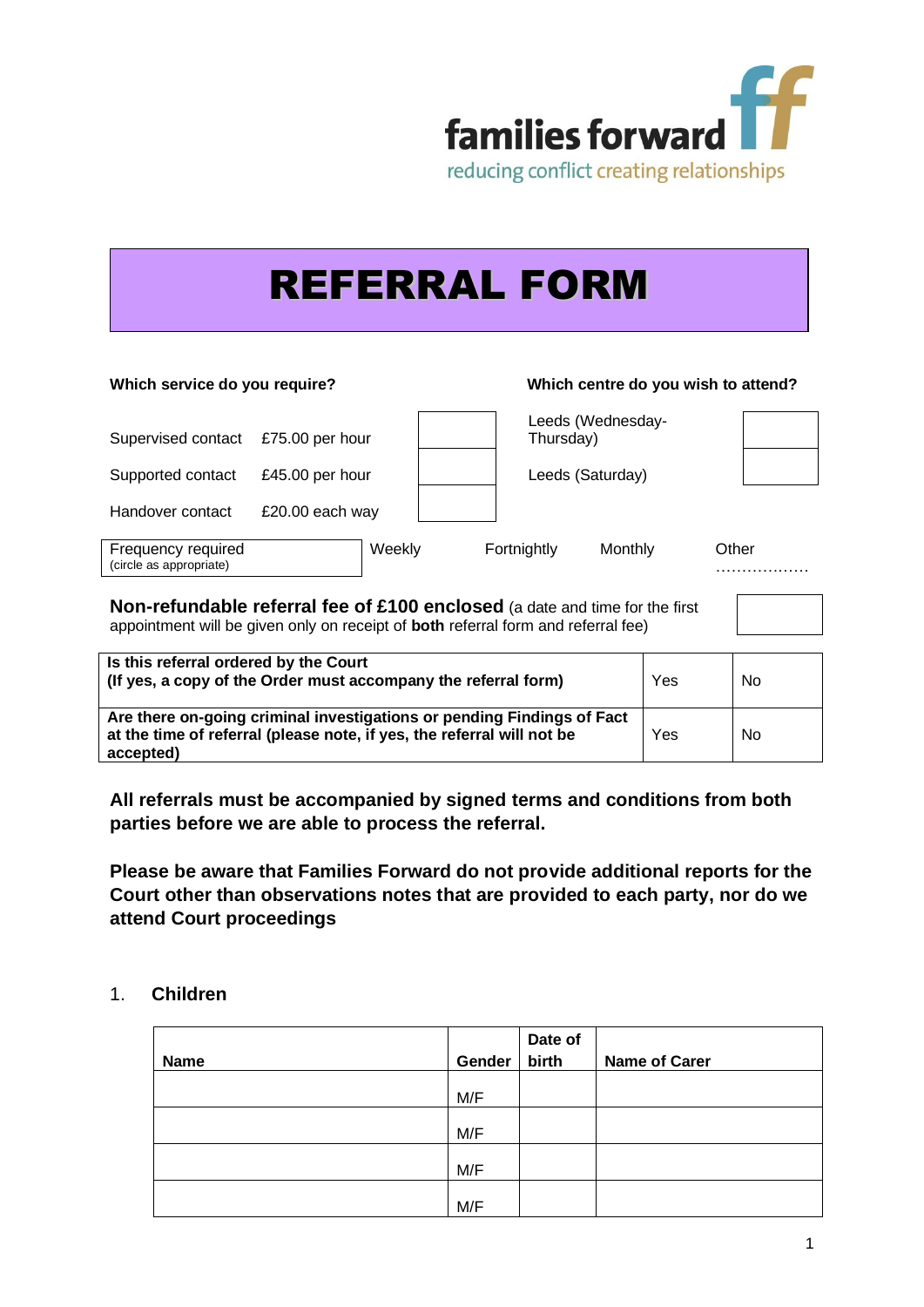# 2. **Parties**

|                                                                                                          | <b>Resident Party</b> | <b>Non-resident Party</b> |
|----------------------------------------------------------------------------------------------------------|-----------------------|---------------------------|
| Name<br>Relationship to<br>child                                                                         |                       |                           |
| Address<br>(must be<br>completed)                                                                        |                       |                           |
| Telephone<br>Number<br>Email address<br>(please provide)                                                 |                       |                           |
| Solicitor details if<br>applicable<br>(name, firm,<br>address, contact<br>telephone number<br>and email) |                       |                           |

# 3. **Referrer**

| Name               |  |
|--------------------|--|
| Agency and address |  |
|                    |  |
|                    |  |
| Telephone Number   |  |

# 4. **Languages spoken at home**

| First language:                                                                                                                                                                                                                                                                                     | Other language: |     |    |
|-----------------------------------------------------------------------------------------------------------------------------------------------------------------------------------------------------------------------------------------------------------------------------------------------------|-----------------|-----|----|
| Is an interpreter needed for contact? If yes, this must be agreed prior<br>to contact started and agreed through an independent organisation<br>(ie not friends or family). Please note, the arrangement and cost of<br>any interpretation service is not the responsibility of Families<br>Forward |                 | Yes | No |

# 5. **Does the child/ren, young person/s have a medical condition, disability, learning or behavioural disorder that we need to be aware of?**

|  | If yes, please give details |
|--|-----------------------------|
|  |                             |

No

Yes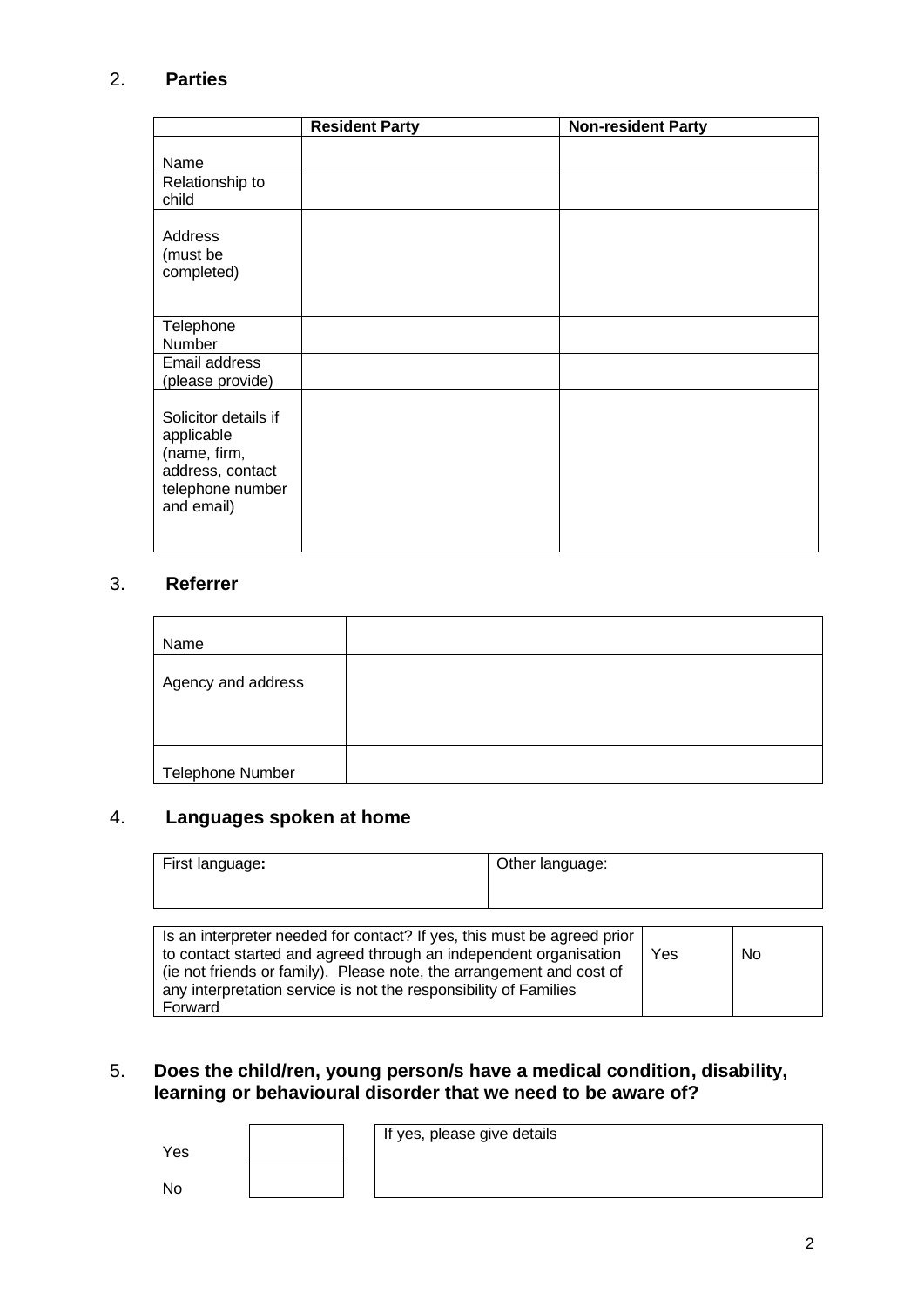6. **Does either party have a medical condition or disability (including a learning difficulty) that we need to be aware of?**

| Yes       |  | If yes, please give details |
|-----------|--|-----------------------------|
| <b>NO</b> |  |                             |

7. **Why does the contact need to be supervised?** (This section must be completed. Please give details, eg concerns of abuse, history of substance misuse/violence, no contact for some time. Include any prior convictions/cautions committed by either party)

8. **What is the purpose/plan of supervised contact?** (Please give as much information as possible to avoid delay)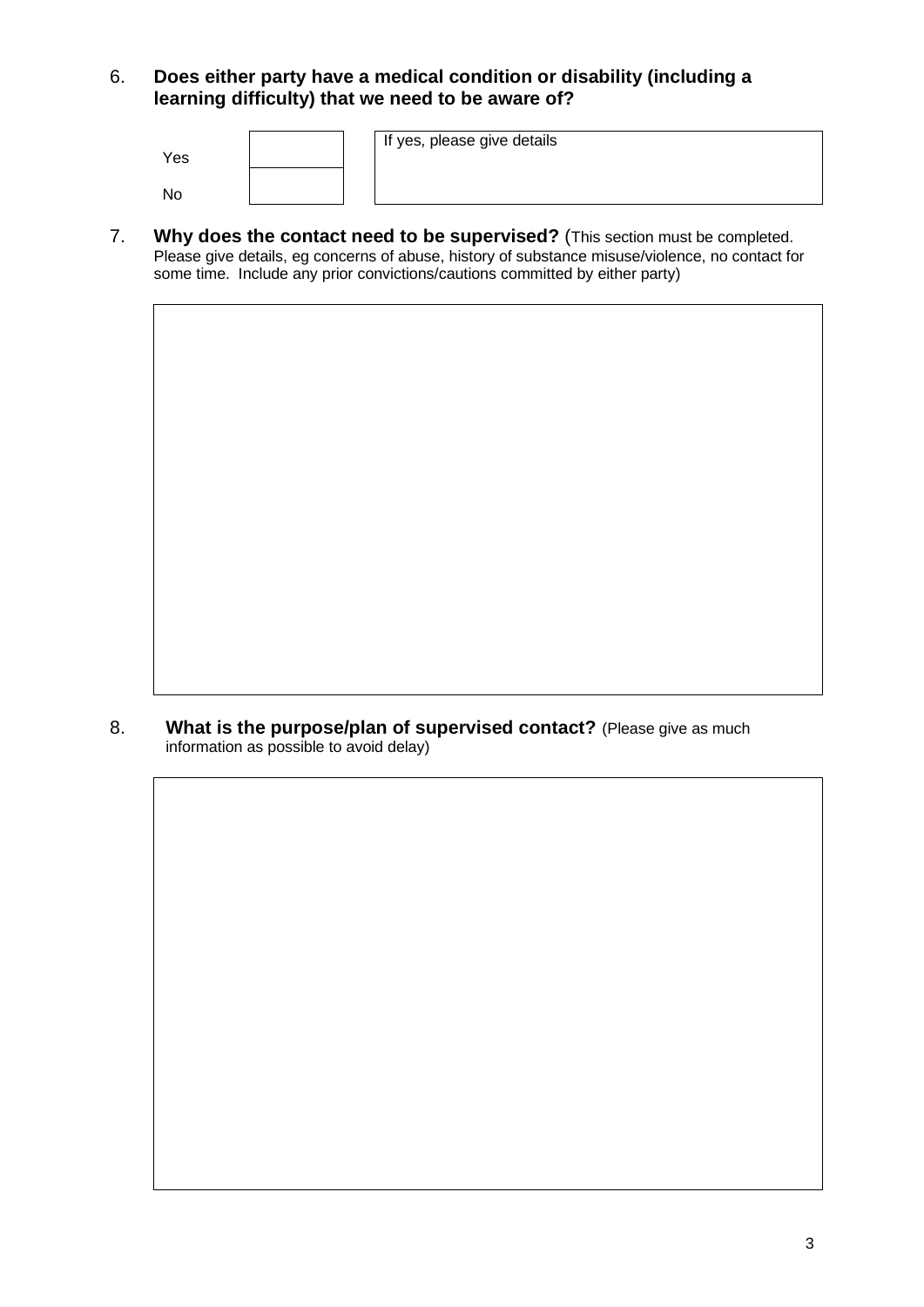9. **Is there, or has there been, any other agencies involved, eg Social Care/CAFCASS/Domestic Violence programme (If yes, please attach any reports completed or contact details for other professionals involved)**

# 10. **Has contact previously taken place at any other contact centre, and why was it stopped?**

11. **We hereby undertake that we have answered the above questions to the best of our knowledge.** 

### **In submitting the referral, it is understood that:**

- All information provided to Families Forward will be used for the sole purpose of the facilitation of contact
- Both parties are in agreement to the referral
- Both parties are in agreement to our terms and conditions
- Information held by Families Forward will be retained electronically for no more than three years
- Files may be shared with other agencies for quality assurance purposes only (if you are not in agreement to this statement, please advise Families Forward accordingly)

#### **Parties**

| <b>Resident Party</b> | <b>Non-Resident Party</b> |
|-----------------------|---------------------------|
| Signed:               | Signed:                   |
| Date:                 | Date:                     |

Please return referral form to: **Families Forward Oaktree House, 408 Oakwood Lane, Leeds LS8 3LG Telephone 0113 235 9322 Email [office@familiesforward.org.uk](mailto:office@familiesforward.org.uk) Website: familiesforward.org.uk Version: March 2022**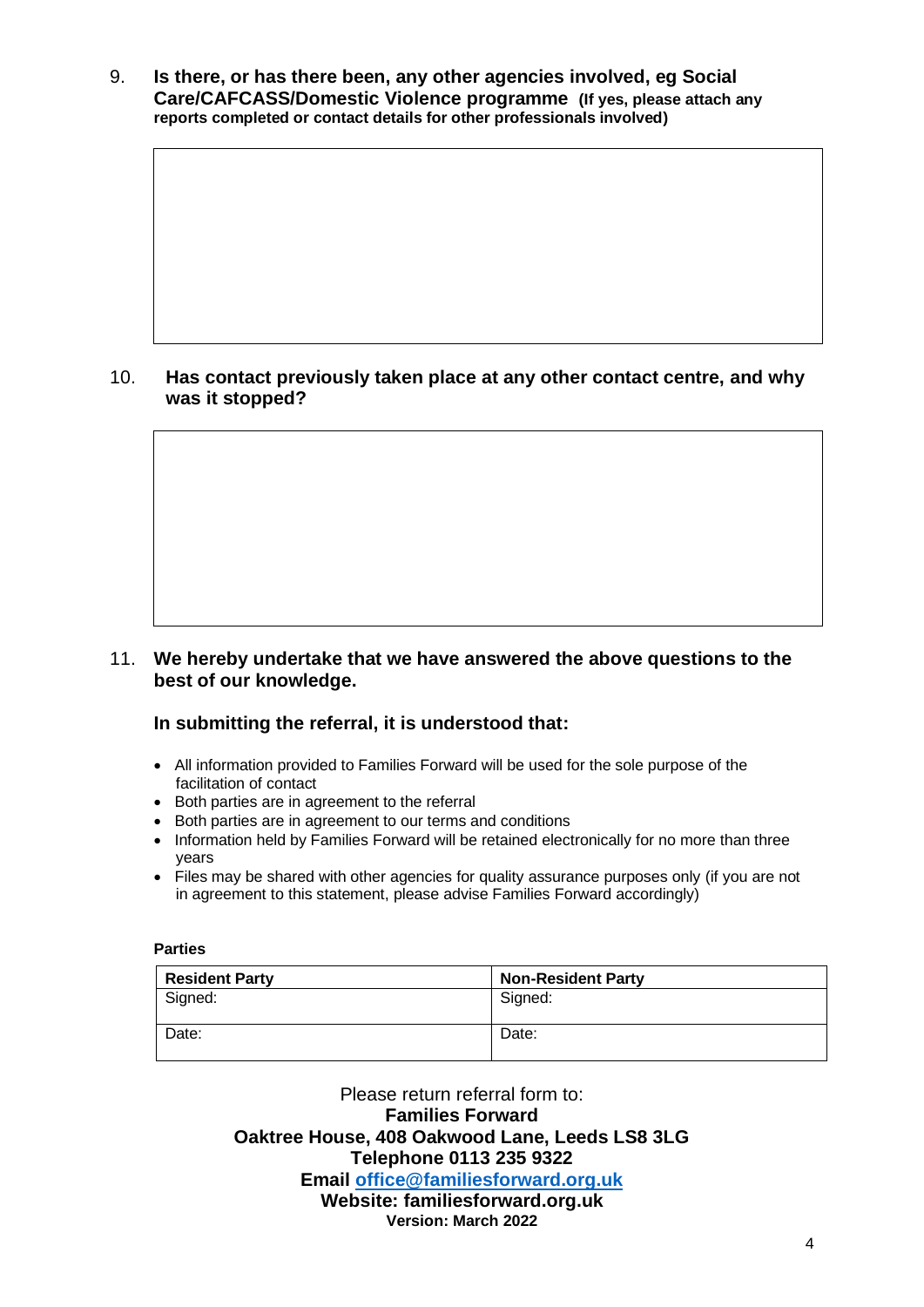

# TERMS AND CONDITIONS

#### 1. **Our services**

- 1.1 Supervised contact means that someone will always be in sight and sound of the child(ren) and will monitor conversations. It takes place inside the Centre.
- 1.2 Escorted community contact is where a worker will accompany a family outside the Centre with the agreement of all parties. In busy settings it may not always be possible to hear all conversations or to be in line of sight at all times.
- 1.2 We also offer supported contact, meaning that contact takes place within the Centre but a worker is not always in sight or sound.
- 1.3 Our handover service is a pick up and/or drop off collection venue in order to facilitate unsupervised contact in the community.

#### 2. **Punctuality, attendance and payment**

- 2.1 So as to ensure the safety of all concerned, the non-resident parent will be expected to arrive 15 minutes before the session is due to start. **Please note children will not be expected to wait any longer than 15 minutes if the non-resident parent is late attending, and they will be then allowed to leave**. Therefore, if you are unavoidably delayed, you must contact the Centre immediately.
- 2.2 A pattern of non-attendance for sessions or failure to arrive at the expected time will result in our services being terminated.
- 2.3 Contact fees should be paid online by bank transfer (we are not able to accept card/cash payments on the day of contact). Online payments must be made in the timescales stipulated by the centre manager. If payment is not received by the expected deadline, the session will not go ahead**. PLEASE NOTE, ALL CANCELLATIONS OR NON-ATTENDANCE WILL INCUR A CHARGE OF HALF THE FEE FOR THE SCHEDULED SESSION REGARDLESS OF WHICH PARTY MADE THE CANCELLATION OR DID NOT ATTEND.** The bank details for online payments are as follows (please ensure that you include your surname as reference):

| <b>Bank</b>      | Co-operative Bank   Account Name |                           | Families Forward |
|------------------|----------------------------------|---------------------------|------------------|
| <b>Sort Code</b> | 08 92 99                         | Account Number   65003165 |                  |

- 2.4 If there are outstanding arrears, records of contact will not be provided until the debt is clear.
- 2.5 If an additional report is required for Court, other than the provision of observation notes, or attendance is required at a Court hearing, this will carry an additional cost of £75 per hour, with a minimum of two hours. This must be agreed prior to the referral being made, or before this is ordered.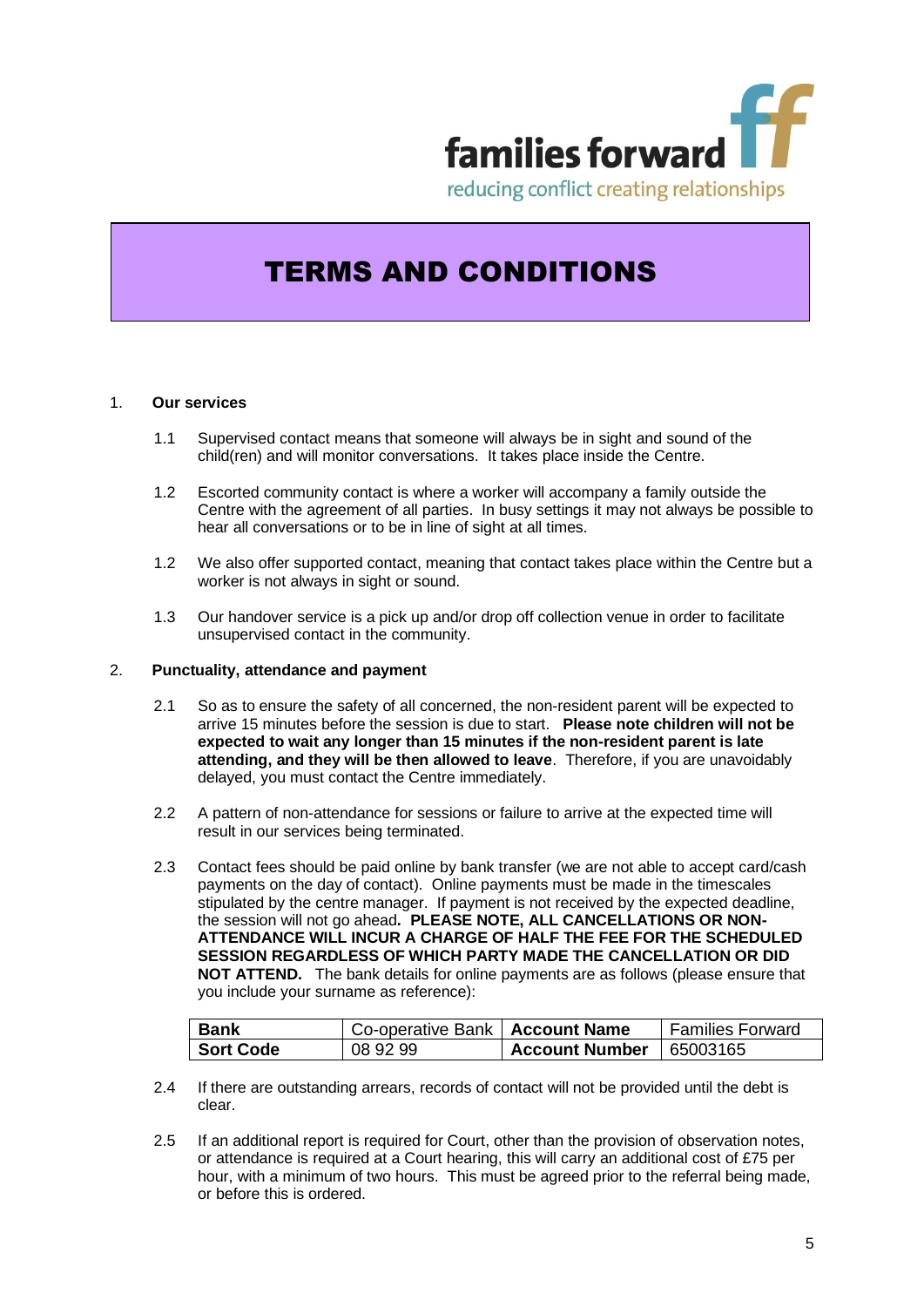#### 3. **Safeguarding concerns**

- 3.1 We have a duty of care to protect and ensure the safety and well-being of all children and families using our Centres. Should concerns arise and if deemed appropriate, we will make a referral to the relevant agency, in line with our own safeguarding procedures.
- 3.2 In the event of any concerns related to a child's emotional well-being and/or physical safety, the supervisor shall intervene appropriately.

#### 4. **Health and safety**

- 4.1 All parents/carers are responsible for the safety and supervision of their children whilst at the centre and it is expected that they will exercise reasonable discipline.
- 4.2 Families Forward is responsible for meeting its statutory obligations under Health and Safety legislation.
- 4.3 All parents are responsible for tidying up and putting toys away in the correct place at the end of their session.

#### 5. **Security and abduction**

Whilst every precaution is taken to guard against abduction, Families Forward staff will not attempt to physically restrain a person from leaving the premises with a child. However, should this occur, the Police will be contacted immediately, and no further service will be offered.

#### 6. **Your conduct**

We strive to create an environment that is a positive experience for all involved. It is expected that all parents/carers shall behave in a respectful and calm manner. Abusive language and threats to workers or other service users with not be tolerated. Services are offered at Families Forward discretion and we reserve the right to withdraw our services at any time.

#### 7. **Drugs and alcohol**

Drugs (excluding medicines) and alcohol are not permitted on Families Forward premises. Where it is known or suspected that parties are under the influence of alcohol or to have misused drugs, then the session will not go ahead. If this is the case then the service will be suspended pending review.

#### 8. **Mobile telephones**

Mobile telephones must not be used for any form of communication with others during contact sessions.

#### 9. **Photographs**

Photographs are permitted as long as staff feel the child is comfortable with this, unless stipulated otherwise by Court Order. **Please note that photographs are for personal use only. Any photographs taken on our premises cannot be used on any social media website without our express permission. Photographs of staff members or contact with staff members through social media is not permitted. Any breach of this policy shall result in the immediate suspension of contact until removed. Any further breaches shall result in the termination of our services.**

#### 10. **Recording equipment**

- 10.1 **Audio/visual recording equipment must not be used at any time, or by any party**. Contact at Families Forward has a therapeutic aim and electronic recording breaches the privacy, confidentiality and security of the children involved. It will not be tolerated and will result in the immediate termination of our services.
- 10.2 In the event that an electronic recording is found to have been made secretly, our services will be suspended.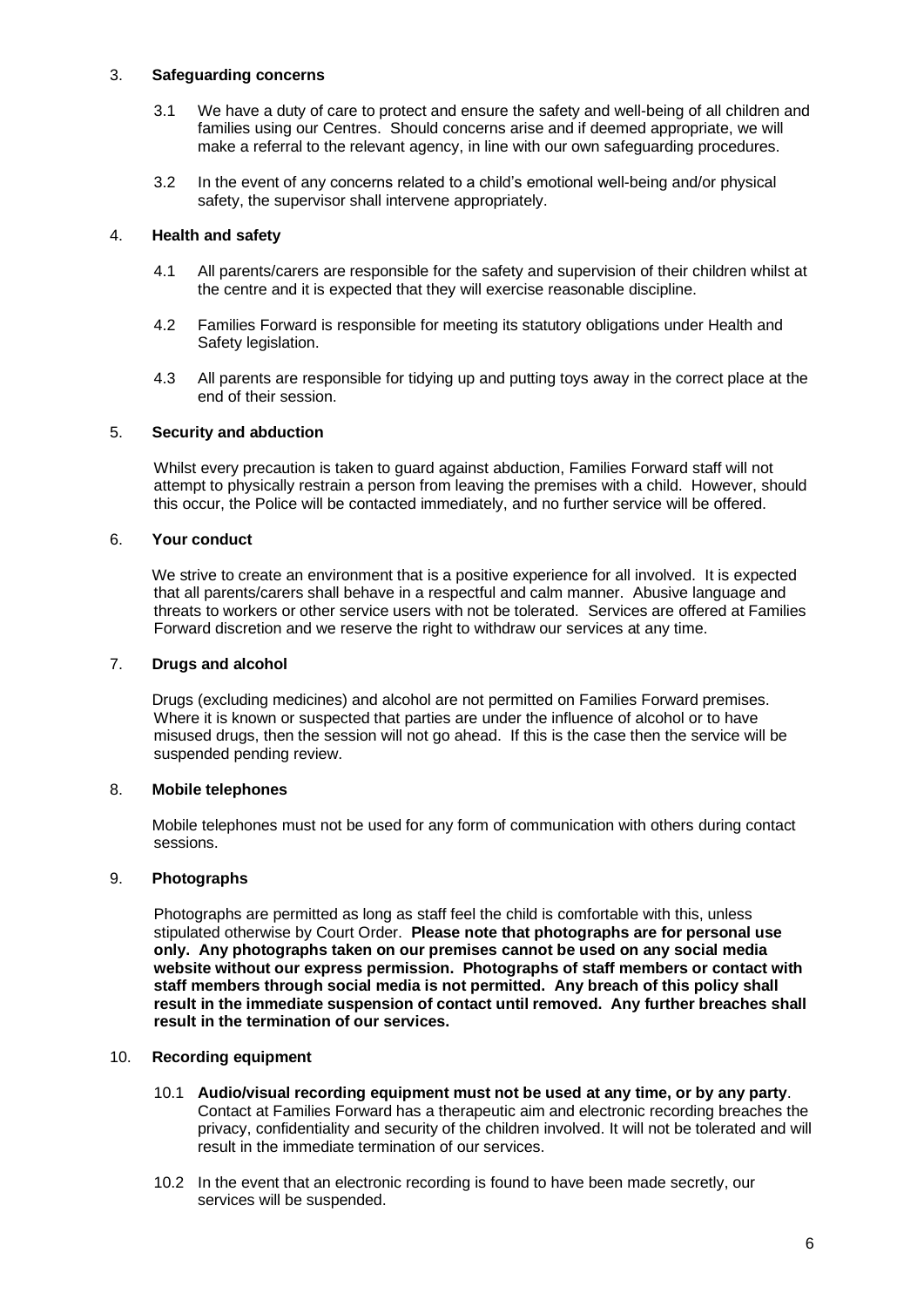#### 11. **Gifts Policy**

#### **Gifts can be exchanged only if agreed by the Centre and all parties.**

#### 12. **Families Forward record keeping**

- 12.1 Supervised sessions are recorded by supervisors on standardised templates. Please note our written observations are a summary of contact only and not a verbatim account.
- 12.2 For self-funded referrals, both parents/carers can receive a copy of our written observations of supervised contact. An attendance record of supported and handover contact can be provided when requested by the parties. We reserve the right to share these with any other professionals involved in proceedings, however, it is the parties' responsibility to provide their legal representatives or the Court with copies of the records. If a summary of contact is required by the Court, this carries a separate charge as detailed in 2.5.

#### 13. **Trespass**

The only persons attending the Centre should be those attending for contact or whoever is bringing the children. If the person bringing the children is not the resident parent they should still abide by the Terms and Conditions of Families Forward. Any person not party to the contact session will not be able to wait in the car park.

#### 14. **Liability for visitors' vehicles and belongings**

Families Forward accepts no responsibility for motor vehicles or any other property of visitors, which are brought onto our premises entirely at the visitors' own risk.

#### 15. **Complaints**

If you are not satisfied with the way Families Forward is working with your family, you can make a complaint, in line with the Families Forward Complaints Policy, which can be accessed through the download page on our website at www.familiesforward.org.uk. In the first instance we encourage you to speak to a worker. However, if your issue is not resolved by these means, you may wish to make a formal representation as described in the Complaints Policy.

#### 16. **Quality Assurance**

Families Forward is an enhanced accredited centre with the National Association of Child Contact Centres. In respect of the accreditation process, this agency will perform quality assurance checks on our work. Information shared for this purpose will be considered solely as a reflection of Families Forward and the quality of work they provide, and on the understanding that confidentiality is protected. Any party has the right to refuse to give such permission. No files will be shared unless both parties give permission for Families Forward to do so.

#### 17. **Security and retention of information**

All records will be kept securely and will only be used for the purpose of facilitating the contact required. Unless there are safeguarding concerns that need to be referred to the appropriate agency, information will not be passed to any other party without the prior consent of the individual concerned, or their parent if they are under 16. Families Forward do not pass on any personal details to agencies not involved in the contact process. Paper copies of documents will be scanned on receipt and will be retained electronically for three years following closure of the work, and then will be securely and confidentially deleted. All paper documents will be securely and confidentially disposed of.